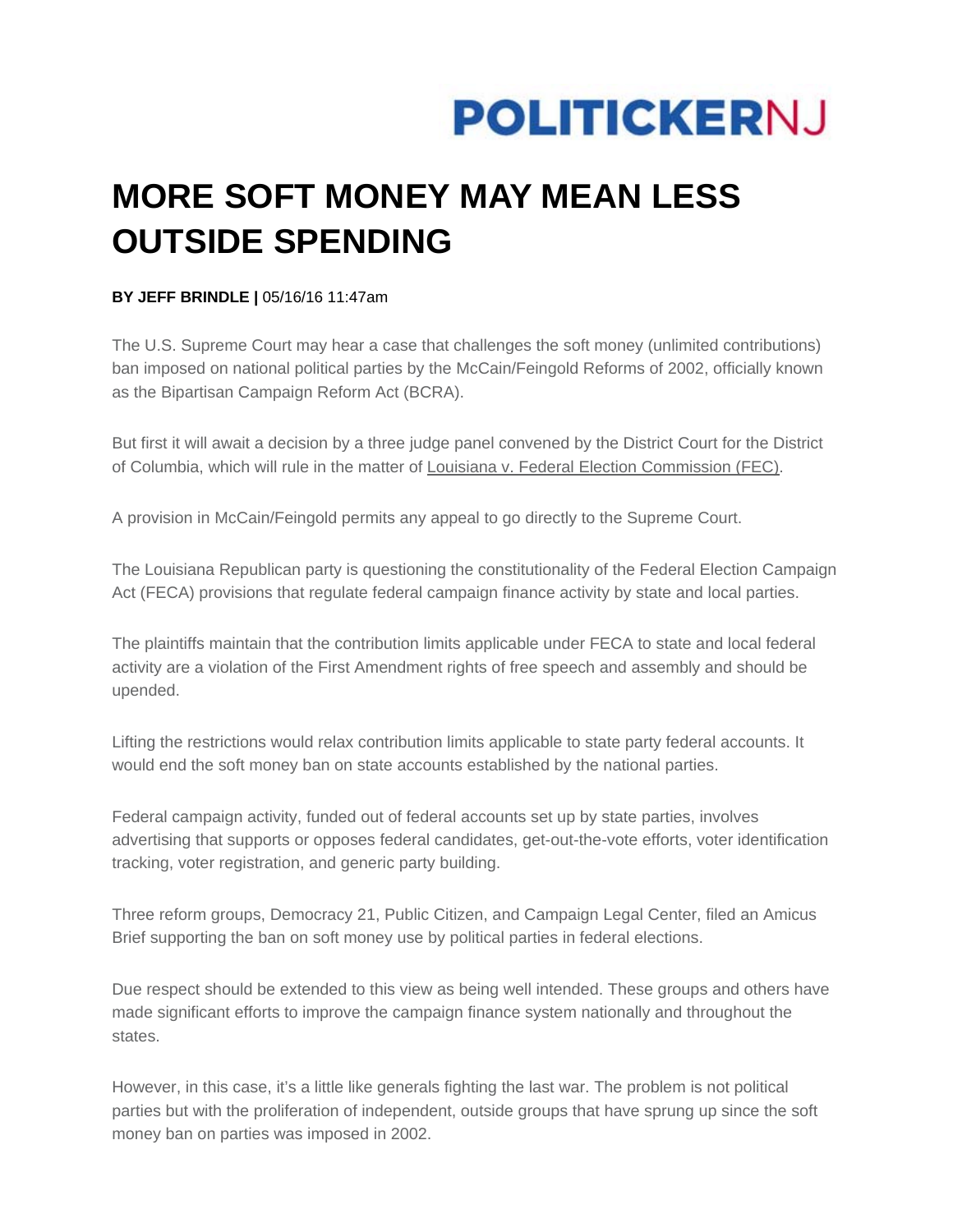The Amicus Brief references "the close and unique relationship between parties and their candidates, which differentiates parties from other campaign spenders." It suggests that this relationship "creates the threat," presumably the threat is that of corruption.

Quite the contrary, in this day and age, it is the preponderance and outsized influence of often anonymous, independent groups that constitutes the threat to the electoral system, both nationally and in the states.

Political parties and candidates do have a "close and unique relationship." They should. The parties are broad coalitions of people whose fundamental purpose is to get their candidates elected.

Further, political parties organize government at all levels and provide a guide to voting for the general public. They are accountable, regulated, and disclose their activities.

Placing obstacles between parties and their candidates defies common sense, especially when you have unregulated independent groups raising billions of dollars to influence elections and take control of campaigns away from parties and candidates.

Regarding the era prior to McCain/Feingold, Marjorie Randon Hershey, in "Party Politics in America," writes "state and local parties, energized by money, became more involved in campaigns . . . soft money allowed the parties to play more of a role in the most competitive races than had been the case in more than a half century.

In Stronger Parties, Stronger Democracy: Rethinking Reform, a recent Brennan Center for Justice report, it states "Here we conclude that targeted measures to strengthen political parties, including public finance regulations, could help produce a more inclusive and transparent politics.

At the Brookings Institute Center for Effective Public Management, Raymond J. La Raja and Jonathan Rauch wrote "State party officials generally regard the 2002 Bipartisan Campaign Reform Act . . . as a serious blow. McCain/Feingold blocked national parties from raising large dollar contributions and sending them to the states, and it also imposed complex, federal restrictions on state parties' fundraising and electioneering activities."

For some years now this column has stressed the need to rebuild the party system here at home. Part and parcel of this effort would be to offset the growing influence of independent groups over New Jersey elections.

As has been noted repeatedly, independent groups outflanked the parties in the gubernatorial and legislative elections of 2013, \$41 million to \$14 million.

They made over a third of expenditures in the Assembly election of 2015, promise to spend millions more this year on three ballot questions, and are already gearing up for the 2017 gubernatorial and legislative elections.